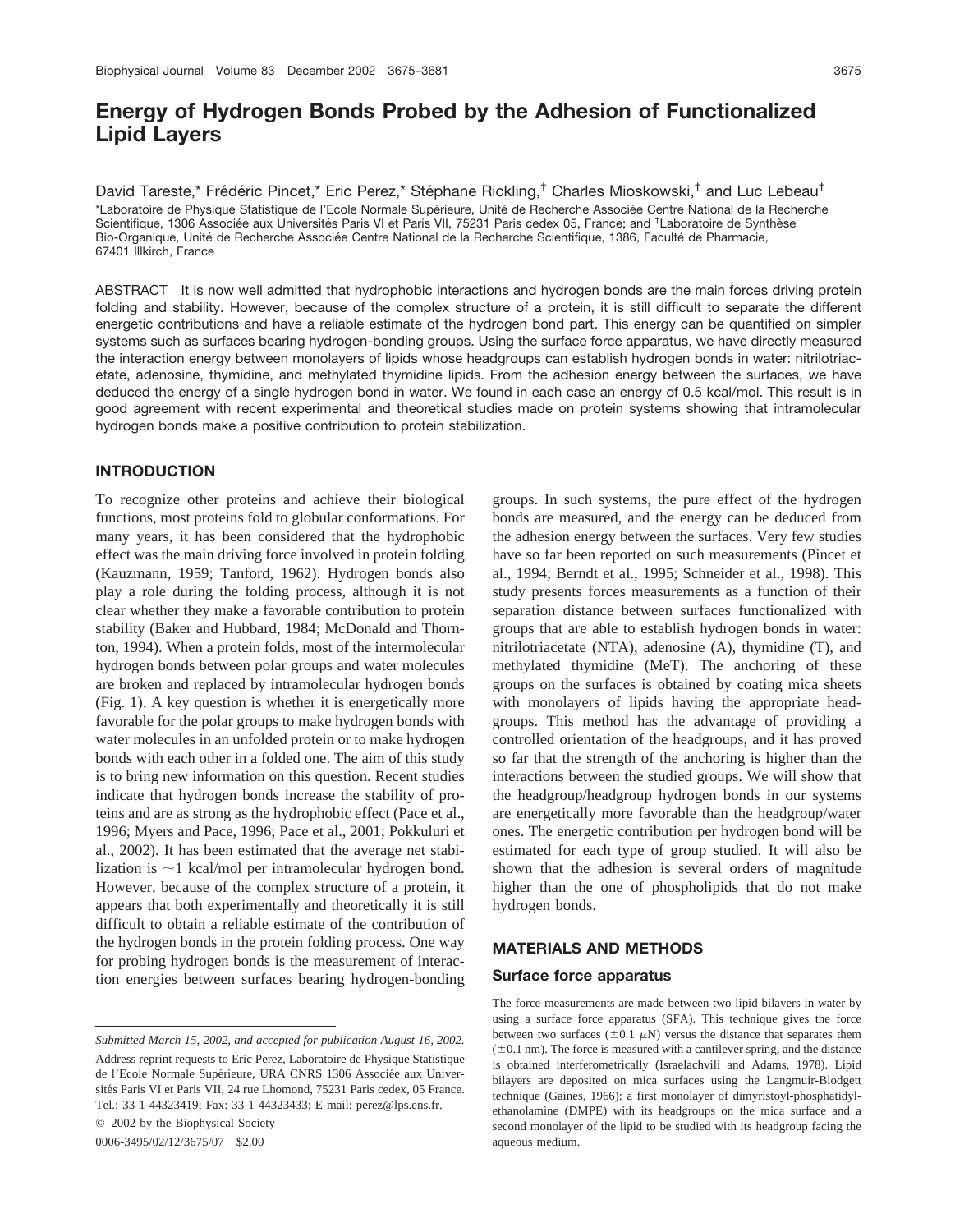



FIGURE 1 Schematic illustration of the formation of intramolecular hydrogen bonds during the protein folding process: two protein/water hydrogen bonds in the unfolded state (state 1) break and one protein/ protein bond can form along with one water/water bond (state 2). The energetic balance is unclear because the number of hydrogen bonds remains constant.

The two surfaces are in a crossed cylinders geometry (radius *R*). The ratio  $F/R$  is proportional to the interaction energy between two plane surfaces following the Derjaguin approximation:  $F/R = 2\pi E$ . Therefore, the SFA curves are shown as *F*/*R* as a function of the separation distance *D* between the two surfaces.

The forces are measured by cycles of approaching and then separating the surfaces. For each case, at least two different experiments and three cycles per experiment are performed.

# **Functionalized lipids**

We have synthesized functionalized lipids made of two unsaturated  $C_{18}$ alkyl chains covalently bound to the functional headgroup via a flexible spacer (Lebeau et al., 1992). By adding disorder, the unsaturations allow the lipids to be in a liquid expanded state even at high surface pressures. This configuration allows the functional headgroups to have translational and rotational freedom so they can adopt the more favorable configuration to be accessible to the ones of the other surface. The headgroups are NTA,

FIGURE 2 Chemical structures of the functionalized lipids: A, T, MeT, NTA, and NTA-Ni lipids.

A, T, and MeT (Fig. 2). The A and T lipids have been studied in a previous article (Pincet et al., 1994). Both A and T groups are able to form two hydrogen bonds. Besides the A-T link that matches perfectly, A-A and T-T links are also possible. In MeT, one hydrogen atom of the thymidine molecule is replaced by a methyl group therefore suppressing one hydrogen bond. The NTA molecule contains three carboxyl groups that can form hydrogen bonds. These carboxyl groups can chelate a metal ion such as nickel, in which case the hydrogen bonds are hindered. A, T, and NTA lipids, thus, offer the possibility of probing the strength of the hydrogen bonds they can form. As for the MeT and NTA-Ni lipids, they are used to measure the effect of reducing the number of potential hydrogen bonds on the forces.

## **RESULTS**

#### **Lipids isotherm and stability**

Each lipid was first studied as a monolayer spread at the water/air interface in a Langmuir trough to obtain its com-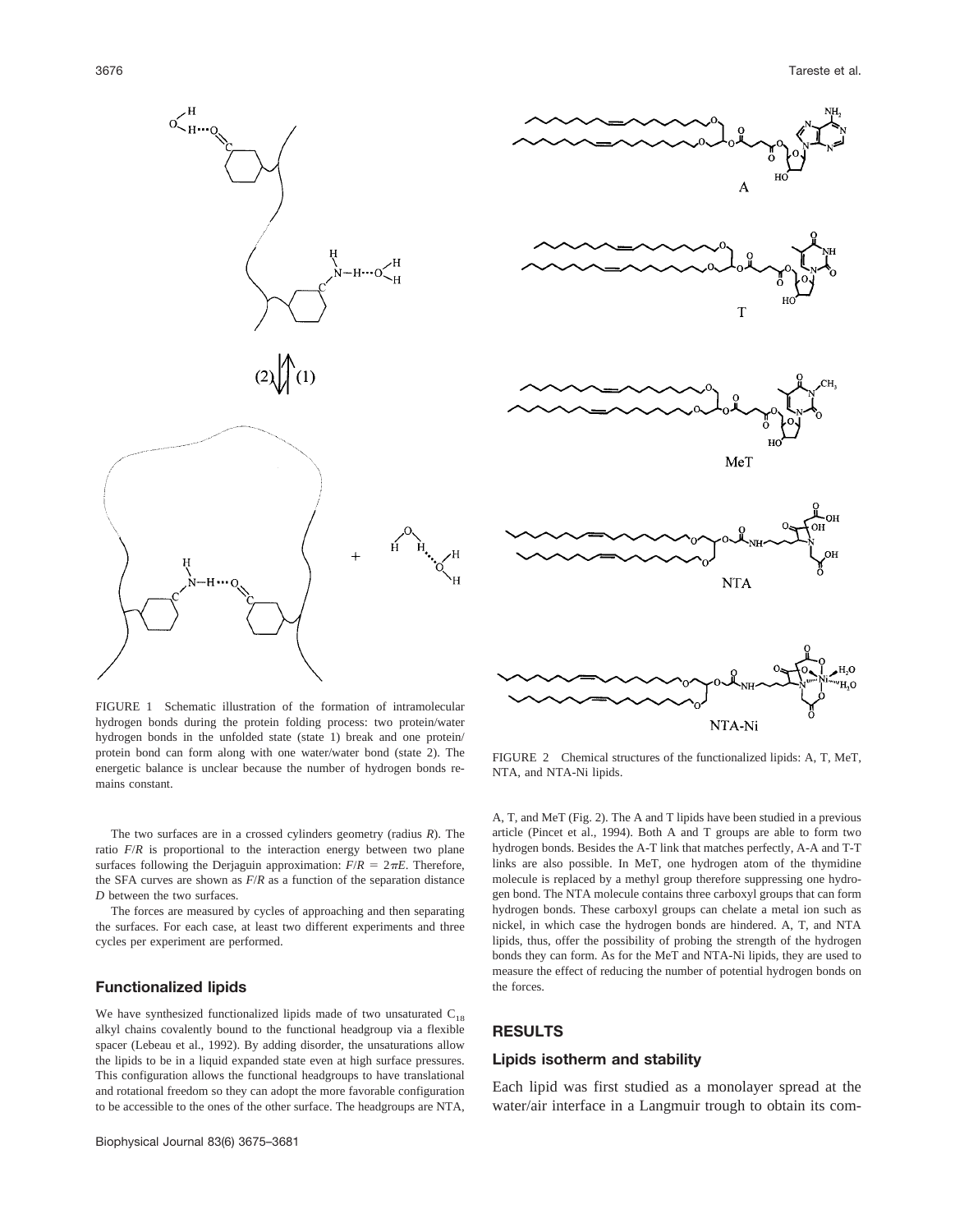

FIGURE 3 Compression isotherm of the NTA lipid on pure water subphase.

pression isotherm and verify its stability to desorption. They all presented a similar behavior. Their compression isotherm showed no phase transition plateau and thus was characteristic of a fluid monolayer (for the case of the NTA lipid, see Fig. 3). By keeping the monolayer under a constant surface pressure, the one at which the lipids will be deposited on the mica surfaces, and measuring the decrease with time of its area, we can estimate the quantity of lipid that leaves the water/air interface to go in solution. These pressures were 39.5 mN/m for the A and T lipids, 37.5 mN/m for the MeT lipid, and 35 mN/m for the NTA and NTA-Ni lipids. All the lipids revealed a very stable behavior with an average desorption of 1%/h.

When deposited as bilayers on a solid surface, the lipids may have different desorption kinetics. To verify the stability of the coated surfaces to desorption, we have deposited on a large mica sheet ( $\sim$ 10 cm<sup>2</sup>), a first monolayer of DMPE, and a second monolayer of the lipid to be studied. The sample stayed under water (in a 1-l dish) up to 24 h, which is more than the time scale for an SFA experiment. Then the lipid was redeposited at the water/air interface, and the number of molecules were recounted. We found again that on average 1% of the lipid had desorbed per hour. So the lipids can be considered as being irreversibly bound to the DMPE surfaces, which ensures that the layers are closepacked on the time scale of the experiments.

## **SFA experiments**

The NTA/NTA, MeT/T, and MeT/A systems display similar features. On approaching the surfaces, the force-distance profiles display no double layer repulsion. The resolution of the SFA being less than one charge per thousand lipids (Pincet et al., 1999), this establishes that the surfaces are electrostatically neutral. From a distance of  $\sim$ 100 nm, an attractive force sets in (see inset in Fig. 4 *a* for the case of the NTA/NTA system). Such an attraction has already been



FIGURE 4 (*a*) Force-distance profiles in the NTA/NTA case (*circles*) and the NTA-Ni/NTA-Ni case (*triangles*). Open symbols correspond to the approaching data, filled symbols correspond to the separation data. During the separation phase, when a sufficient pulling force is applied, the surfaces jump apart (the jumps are symbolized by the *arrows*). (*Inset*) Same points are shown on a different force scale to reveal the attraction. (*b*) Forcedistance profiles in the MeT/T case (*circles*) and the MeT/A case (*triangles*). Open symbols correspond to the approaching data, filled symbols correspond to the separation data.

observed with the A and T lipids (Pincet et al., 1994), but its origin is still unknown. When the force gradient is higher than the spring constant, the surfaces jump into contact. The resulting distance between the two mica surfaces right after the jump corresponds to the thickness of two close-packed monolayers  $(D_0)$ . While the surfaces remain in contact ( $\sim$ 15 min), the distance decreases, indicating a loss of lipid in the outer monolayers and leading to a flat contact between the two surfaces. This is generally not observed with phospholipids layers, whereas it has been noticed with hydrogen bonding lipids (Pincet et al., 1996). Upon pulling to separate the surfaces, the distance remains approximately constant until a sufficient force is applied. Then the distance increases back to  $D_0$  (the contact is still flat), and the surfaces jump apart. In this article, we focus mainly on the pull off force  $F_0$  corresponding to this detachment. The interaction profiles for the three systems are given in Fig. 4.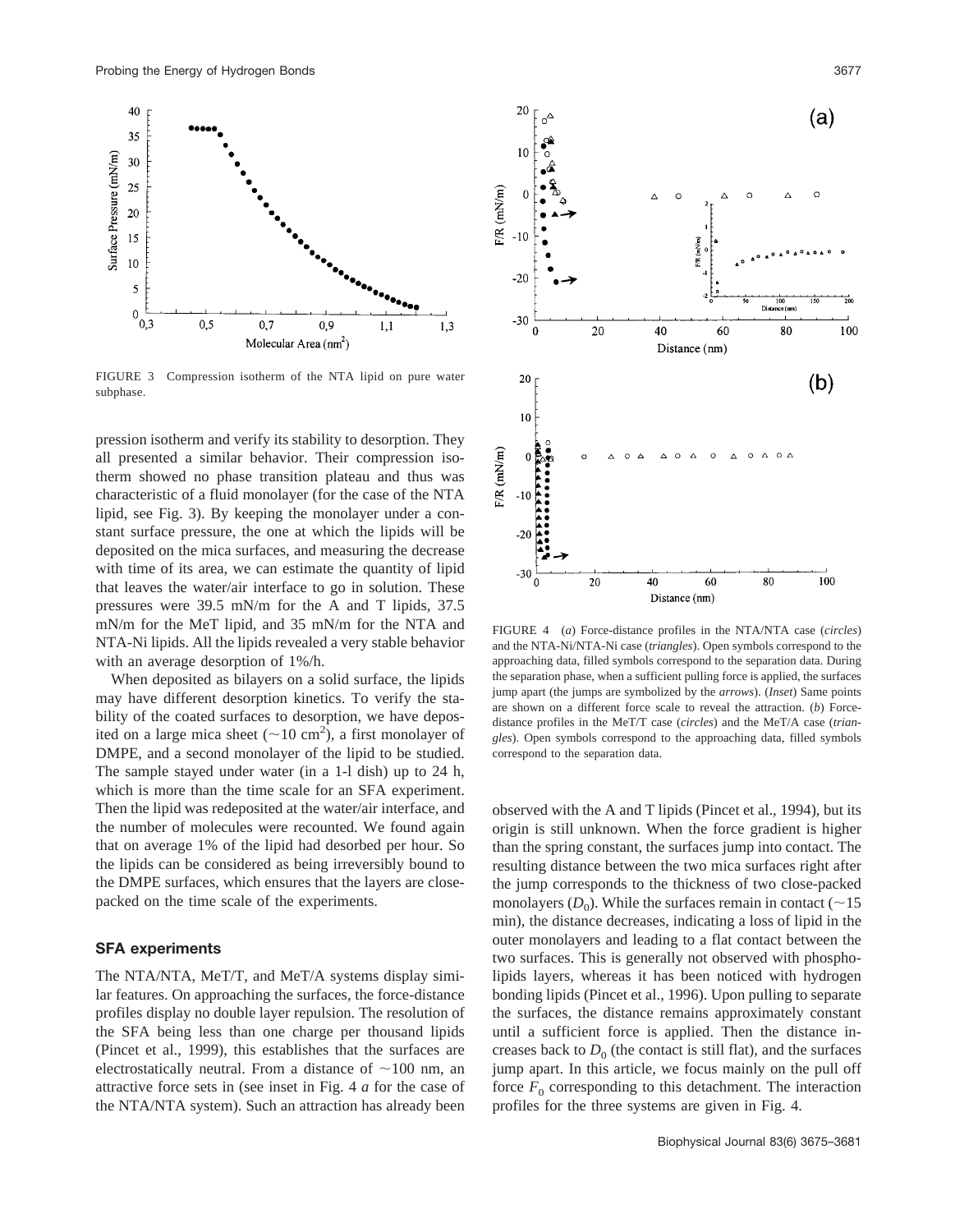**TABLE 1** Values of  $F_0/R$  ( $F_0$  is the pull off force, accuracy  $\sim$ 10%) and of the adhesion energy  $E_0$  as deduced from Eq. 1 **(Eq. 2 in the NTA-Ni/NTA-Ni case)**

| NTA.                                         | NTA/NTA MeT/T MeT/A A/A T/T A/T NTA-Ni |           |    |           |                   | $NTA-Ni/$ |
|----------------------------------------------|----------------------------------------|-----------|----|-----------|-------------------|-----------|
| $F_0/R$ (mN/m)<br>$E_0$ (mJ/m <sup>2</sup> ) | -19<br>4                               | 28<br>5.9 | 22 | 50 43 110 | 4.7 10.6 9.1 23.3 | 6         |

In contrast to the NTA/NTA case, the NTA-Ni/NTA-Ni system presents a behavior similar to the one of neutral phospholipids: no double layer repulsion, no significant variation of the contact distance, and a weak pull off force (Fig. 4 *a*). One can also notice that the long-range attractive force is still present (inset in Fig. 4 *a*).

The macroscopic adhesion energy  $E_0$  between the two surfaces can be deduced from the measured pull off force  $F<sub>0</sub>$ . Two main theories have been developed on this subject. First, the Johnson, Kendal, and Roberts theory (JKR theory; Johnson et al., 1971) considers that the adhesive forces between two surfaces cause an increase in contact area, so that the surfaces are flattened just before separation. It predicts that  $F_0$  is related to  $E_0$  by:

$$
F_0 = 3\pi R E_0 / 2\tag{1}
$$

The second theory, the Derjaguin, Muller, and Toporov theory (DMT theory; Derjaguin et al., 1975), accounts for the effects of the forces between the two surfaces just outside the contact area, so that this contact area falls down to zero just before separation.  $F_0$  is related to  $E_0$  by:

$$
F_0 = 2\pi R E_0 \tag{2}
$$

Maugis reconciled both theories by considering each of them as a special case (Maugis, 1992). In the case of two surfaces having a strong adhesion energy in comparison to their elasticity, the contact area is flattened and the relation between  $F_0$  and  $E_0$  is given by Eq. 1 (JKR theory). This is the case for all the systems but the NTA-Ni/NTA-Ni system. In the opposite case, the contact area falls down to zero, and the relation between  $F_0$  and  $E_0$  is given by Eq. 2 (DMT theory). This is the case for the NTA-Ni/NTA-Ni system.

The values of  $F_0$  and  $E_0$  for the different systems are displayed in Table 1. Except for the NTA-Ni/NTA-Ni system, the surface adhesion energies are much higher than the ones of phospholipids that do not make hydrogen bonds (Marra and Israelachvili, 1985). When the NTA group is functionalized with a nickel atom, the three OH endings are replaced by bonds between the oxygen atoms and the nickel ion and the measured energy  $E_0$  decreases from 4 mJ/m<sup>2</sup> to 1 mJ/m2 . This confirms that the adhesion energy measured in the NTA/NTA system is due to hydrogen bonds, which are blocked in the NTA-Ni/NTA-Ni case. From previous measurements, we also know than the bonds involved in the experiments with nucleosides are hydrogen bonds (Pincet et al., 1994). In the systems involving MeT groups for which one hydrogen atom has been replaced by a methyl group, therefore blocking one hydrogen bond, one can also notice that the adhesion energy is substantially decreased.

Therefore, it seems that the headgroup/headgroup hydrogen bonds are, in all the cases, energetically more favorable than the headgroup/water ones. This is coherent with previous results obtained on glycine lipids (Schneider et al., 1998).

## **DISCUSSION**

Many of the force-distance profiles show characteristic features: an attraction from 100 nm, a strong adhesion, and a decrease of the distance when the bilayers are in contact. Such features have been previously observed on deliberately depleted lipid layers (Helm et al., 1989, 1992; Helm and Israelachvili, 1993) and were rightly interpreted as hydrophobic attractions and adhesion, which are now well documented. One could be tempted to give the same interpretation to the present data obtained on hydrogen bonding lipids. This interpretation would be right if the distance decrease was irreversible or if the layers were already depleted by lipid desorption before going into contact. However it was checked by desorption measurements from water/air interface and also from mica supported bilayers that no significant lipid desorption takes place on the time scale of the experiments. Moreover, the decreases seen in the contact distance were in our cases fully reversible: by pulling the surfaces apart the bilayers recovered their initial thickness. It was at this point, i.e., with full bilayers, that the adhesion energy was measured. These features have already been observed with A and T lipid layers for which hydrogen bonds accounted for the adhesion energies (Pincet et al., 1994). The molecular binding energies were indeed the ones known from the literature and these values were also obtained by two other methods (Pincet et al., 1997, 2001). These adhesion energies can therefore be interpreted in terms of hydrogen bonds between close-packed lipid layers.

#### **Force–distance profiles in contact**

The unusual force–distance profiles when the surfaces are in contact in the NTA/NTA, MeT/T, and MeT/A cases have already been observed in similar experiments involving the A and T lipids (A/T, A/A, and T/T experiments). The decrease of the separation distance below  $D_0$  indicates a rearrangement of the molecules in the contact area ("sticky fluid" behavior; Pincet et al., 1996). In the NTA-Ni/NTA-Ni case, where the hydrogen bonds are hindered, the "sticky fluid" phenomenon is not observed (Fig. 5). Therefore, the main new result about this behavior is that it appears to be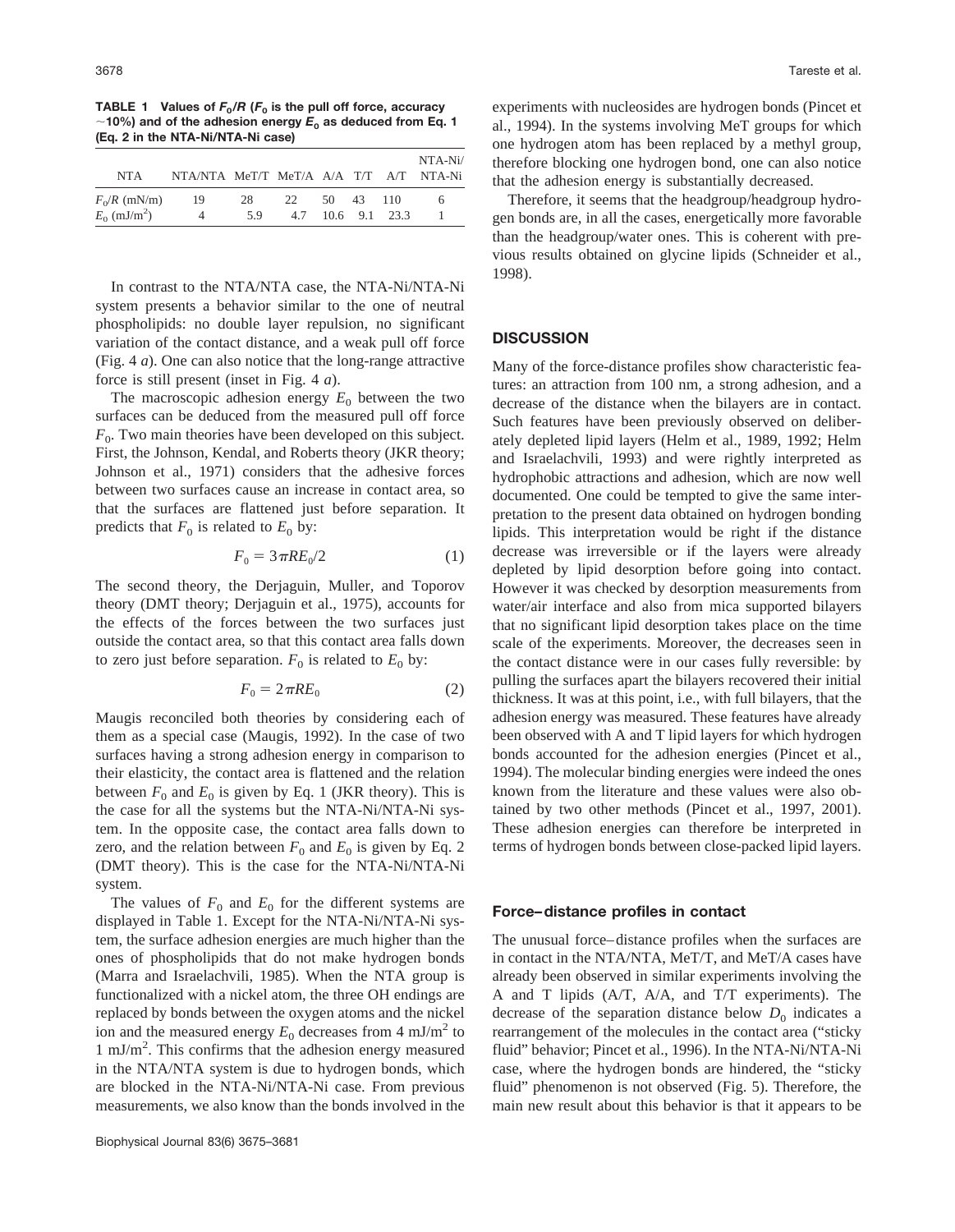

FIGURE 5 Force-distance profile in contact between two NTA surfaces (*circles*, "sticky fluid" behavior) and between two NTA-Ni surfaces (*triangles*, "classical" behavior).

very common between surfaces bearing close-packed hydrogen bonding groups.

#### **Surface charges**

All the interaction profiles presented here show no double layer repulsion and, thus, indicate that the surfaces are neutral. This is surprising because, given their  $pK_a$  (see Fig. 6 for the cases of the A and T groups), all the systems but the T/T one are supposed to bear at least one charge per hundred lipids in pure water (up to one charge per lipid for the NTA-Ni/NTA-Ni system). This can be explained by the fact that, even in pure water, a considerable amount of counter-ions can bind to the surfaces (Marra, 1986). These ions may come from detachment from different parts of the SFA trough (stainless steel, teflon, glass) or from the dissolution of carbon dioxide. Marra found that more than 90



FIGURE  $6$  pK<sub>a</sub> values for the headgroups A and T.

percent of the surface charges can be neutralized. In our case, this effect seems even stronger.

#### **Hydrogen bonding energy**

As the NTA group has the highest number of available hydrogen bonding sites, one should expect a higher adhesion energy in the NTA/NTA case. Each NTA group contains indeed three carboxyl groups corresponding to six possible hydrogen bonds. However, the relatively small adhesion observed between two NTA surfaces is understandable for two reasons. First, a high proportion of carboxyl groups have been ionized, and the hydrogen has probably been replaced by another cation from the solution. Second, hydrogen bonds can be formed not only between carboxyl groups from opposite surfaces but also within the same molecule or within the same layer. From previous experiments made on weakly acidic and basic monolayers (Payens, 1955; Betts and Pethica, 1956; Zhao et al., 1993; Vezenov et al., 1997), one can estimate the surface  $pK_a$  of the carboxylic groups of NTA to 5.8. Our experiments were performed in pure water whose pH is comprised between 5.3 and 5.7. Thus, we can consider that one-half of the carboxyl groups have been ionized. The layers being closepacked, it can be assumed that only one-third of the hydrogened carboxyl groups (which is the proportion for an hexagonal lattice) make interlayer bonds. Therefore, we estimate that only one-sixth of all the hydrogen bonding sites contribute to the adhesion energy, that is to say one hydrogen bonding site per NTA group.

In the case of A, T, and MeT lipids, hydrogen bonds within the same layer can be neglected. Indeed, it has been shown by *x*-ray diffraction performed on monolayers functionalized with nucleosides that the headgroups have a tendency to associate by setting their planes parallel to each other (Perez et al., 1998). This phenomenon, called "stacking," strongly hinders the formation of hydrogen bonds within the same layer. The A and T groups can thus make two interlayer hydrogen bonds and the MeT group one interlayer hydrogen bond (Fig. 7).

All hydrogen bonds in the A/A system are identical  $(NH---N)$  as well as for the T/T  $(NH---O)$  and for the NTA/NTA (OH----O) systems. Therefore, the molecular binding energy for each of these cases can be considered to be equal to the energy of one hydrogen bond times the number of such bonds between the molecules. In principle, one cannot do the same for the A/T case because it involves two different hydrogen bonds. However, as a first approximation, we will do it and discuss it further below.

From the adhesion energy  $E_0$  and the number  $n_H$  of hydrogen bonding sites involved in each single molecular bond, we can deduce the energy  $e_H$  of a single hydrogen bond. Assuming that each molecule has  $n<sub>H</sub>$  hydrogen bonding sites that can be either bound or unbound, Boltzmann statistics leads to the relation: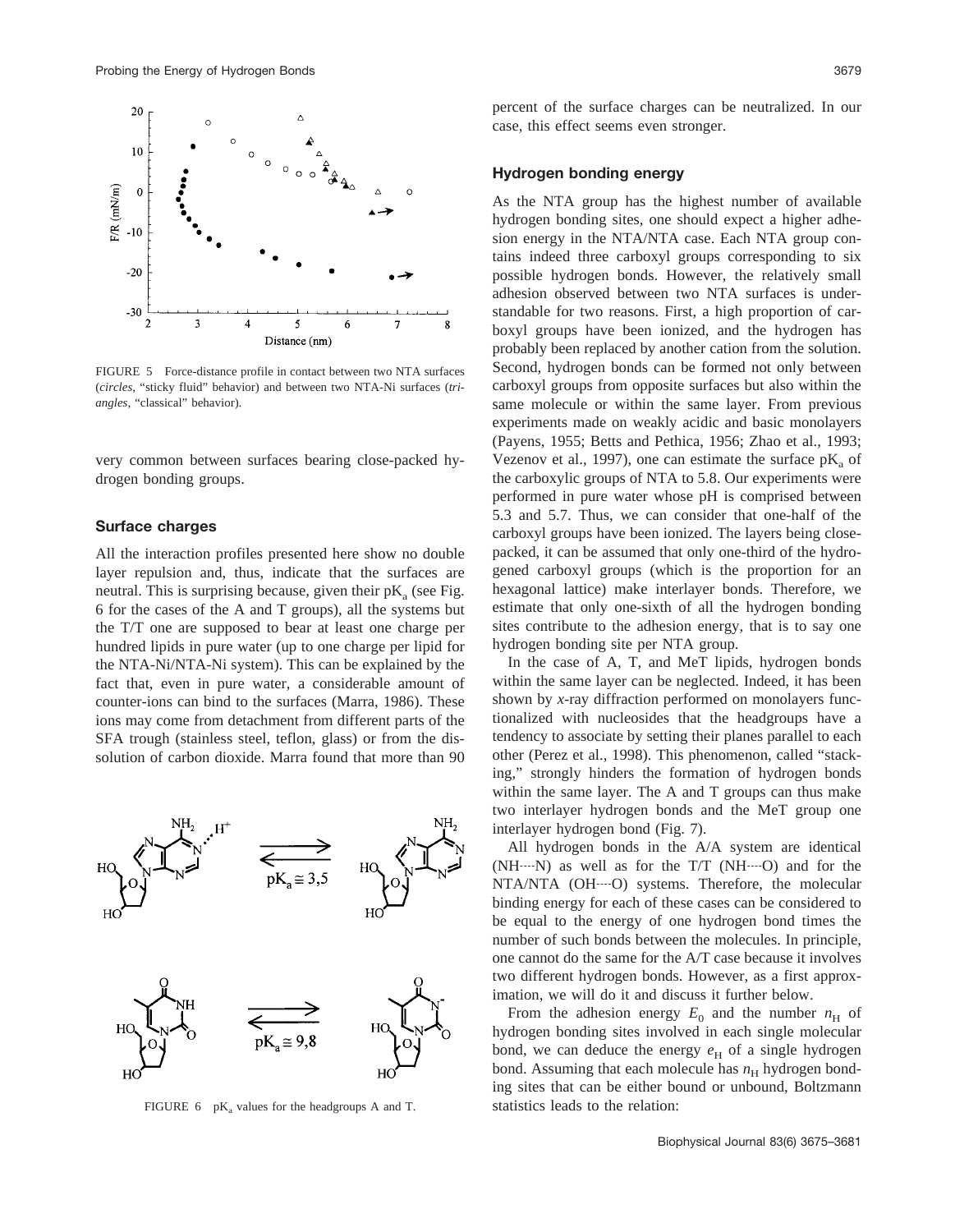

FIGURE 7 Hydrogen bonds involved in each studied system. Each NTA group contains three carboxyl groups that can form two hydrogen bonds. This leads to six possible hydrogen bonds per NTA group. However, on average, only one hydrogen bond is formed between two NTA groups (see Discussion).

**TABLE 2** Values of the adhesion energy  $E_0$ , of the estimated number  $n_H$  of hydrogen bonds per lipid and of the hydrogen bonding energy  $e_H$  as deduced from Eq. 3

|                            | NTA/NTA | MeT/T | MeT/A | A/A  | T/T | A/T  |
|----------------------------|---------|-------|-------|------|-----|------|
| $E_0$ (mJ/m <sup>2</sup> ) | 4       | 5.9   | 4.7   | 10.6 | 9.1 | 23.3 |
| $n_{\rm H}$                |         |       |       |      |     |      |
| $e_{\rm H}$                |         |       |       |      |     |      |
| $(k_{\rm B}T/bond)$        | 0.8     | 1.1   |       | 1.1  | 0.9 | 2.0  |
| (kcal/mol)                 | 0.5     | 0.6   | 0.6   | 0.6  | 0.5 | 1.2  |

$$
E_0 = (n_{\rm H}/\sigma) \times e_{\rm H}/(1 + \exp(-e_{\rm H}))
$$
 (3)

in which  $E_0$  and  $e_H$  are given in  $k_B T$  units and in which  $\sigma$  is the average area occupied by a lipid inside the outer monolayer. The molecular areas are  $0.56$  nm<sup>2</sup> for NTA,  $0.62$  nm<sup>2</sup> for NTA-Ni, 0.63 nm<sup>2</sup> for A, 0.56 nm<sup>2</sup> for T, and 0.51 nm<sup>2</sup> for MeT.

 $n_H$  and  $e_H$  values are reported in Table 2. For each case, except the A/T one, we found a hydrogen bonding energy of the order of 0.5 kcal/mol. The unexpected similar values of the different hydrogen bonds justify a posteriori the approximation made in the case of A/T. However, one can notice that the hydrogen bond energy for A/T is larger than for the other cases. These stronger hydrogen bonds may have two origins: their geometry (better angle and length) gives them a more optimal strength, and a third hydrogen bond might partially be formed between the A and T groups (represented by the small dots in Fig. 7).

The values that we obtained for the different cases are in good agreement with previous studies on proteins stability through simulations on model compounds and site directed mutational techniques (Pace et al., 1996, 2001; Myers and Pace, 1996; Pokkuluri et al., 2002).

#### **CONCLUSION**

Force measurements between surfaces functionalized with lipids having hydrogen bonding headgroups (NTA, A, T, and MeT lipids) lead to a reproducible value of the energy of a single hydrogen bond in pure water:  $\sim 0.5$  kcal/mol. It shows that it is energetically more favorable for the headgroups to make hydrogen bonds with each other than to make hydrogen bonds with water molecules. This is coherent with past studies made on proteins stability, which showed that intramolecular hydrogen bonds in a folded protein are energetically more favorable than bonds with water molecules in an unfolded protein with an average stabilization of  $\sim$ 1 kcal/mol per intramolecular hydrogen bond. Moreover, in our systems, the hydrogen bonds can be perfectly isolated and probed, which is not the case in protein systems that are much more complex. These new results can thus give a more precise estimate of the energetic contribution of the hydrogen bonds in the protein folding process. This approach could be complementary to the usual